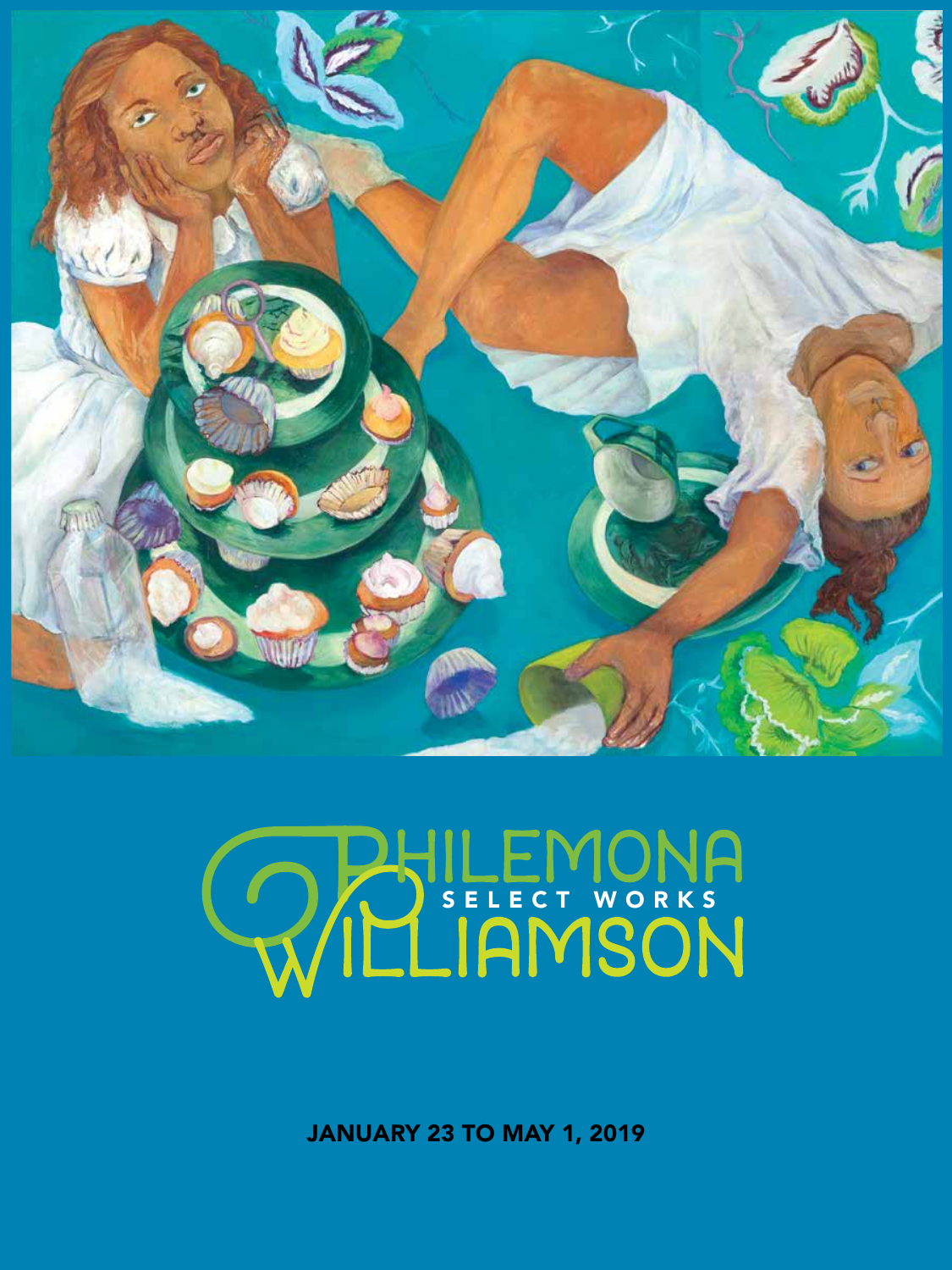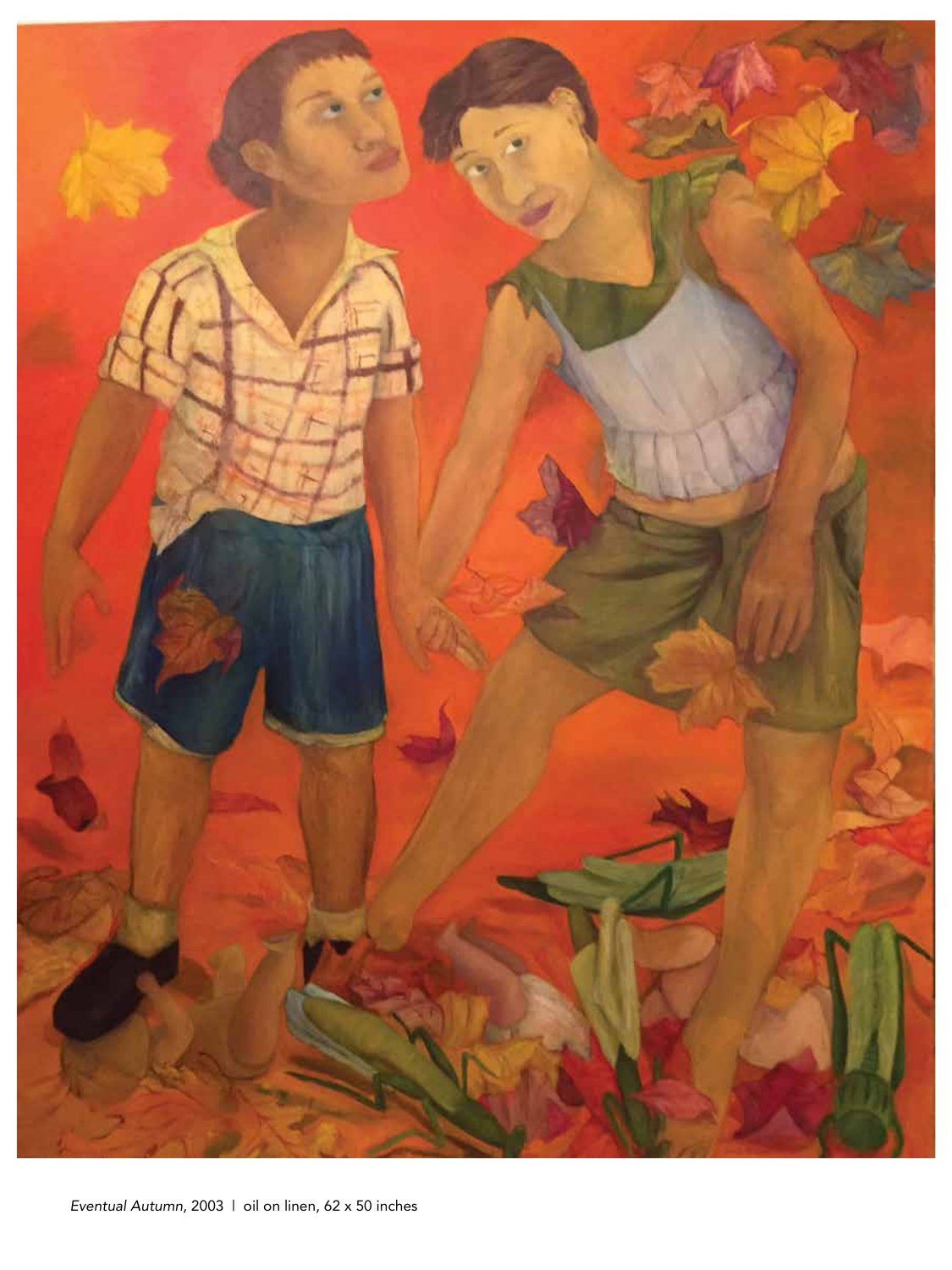IN 1834, CHARLES SMITH OLDEN – together with his new bride Phebe Ann Smith – returned to Princeton after a ten years absence in New Orleans. Using savings from a successful mercantile business and a small inheritance, he purchased his grandfather's homestead and authorized the construction of Drumthwacket. The impressive Greek revival style home and colossal portico is inspired by the southern architecture of the city that left an indelible mark upon the future Governor.

Almost 200 years later, the buildings and architecture of New Orleans continue to inspire New Jersey painter, Philemona Williamson. Each oil on paper piece features a single structure set against vibrant hues that simultaneously fill columns or seep through windows. Space is mostly undefined as background and foreground merge in the interplay of shape and color. Only the titles of each work root the images to a specific place. Philemona's house portraits simultaneously capture a respect for the past, celebrate the present and suggest the future.

Philemona's signature work features adolescent youth. Each oversized canvas is dominated by one or two figures set against rich colorful backgrounds punctuated with just enough information to set the scene. There is an element of fantasy that only the innocence of childhood can conjure, yet the dream-like tranquility is disrupted by the burgeoning undercurrents of adolescence. The dizzying transition from childhood to adulthood is breathlessly suspended within the universality of Philemona's figures. The young people depicted, in the artist's words, 'blur the lines between race, gender and class.' They represent *every* child and remind the viewer more of what unites the human experience than what may divide.

On behalf of the Drumthwacket Foundation, I would like to thank Philemona Williamson for generously sharing her work; June Kelly, owner and Director of the June Kelly Gallery, NYC for her assistance with the exhibit; and Robyn Brenner, Curator and Executive Director of the Foundation for bringing Philemona's work to Drumthwacket.

Tammy Murphy

Taning S Murphy.

First Lady President Drumthwacket Foundation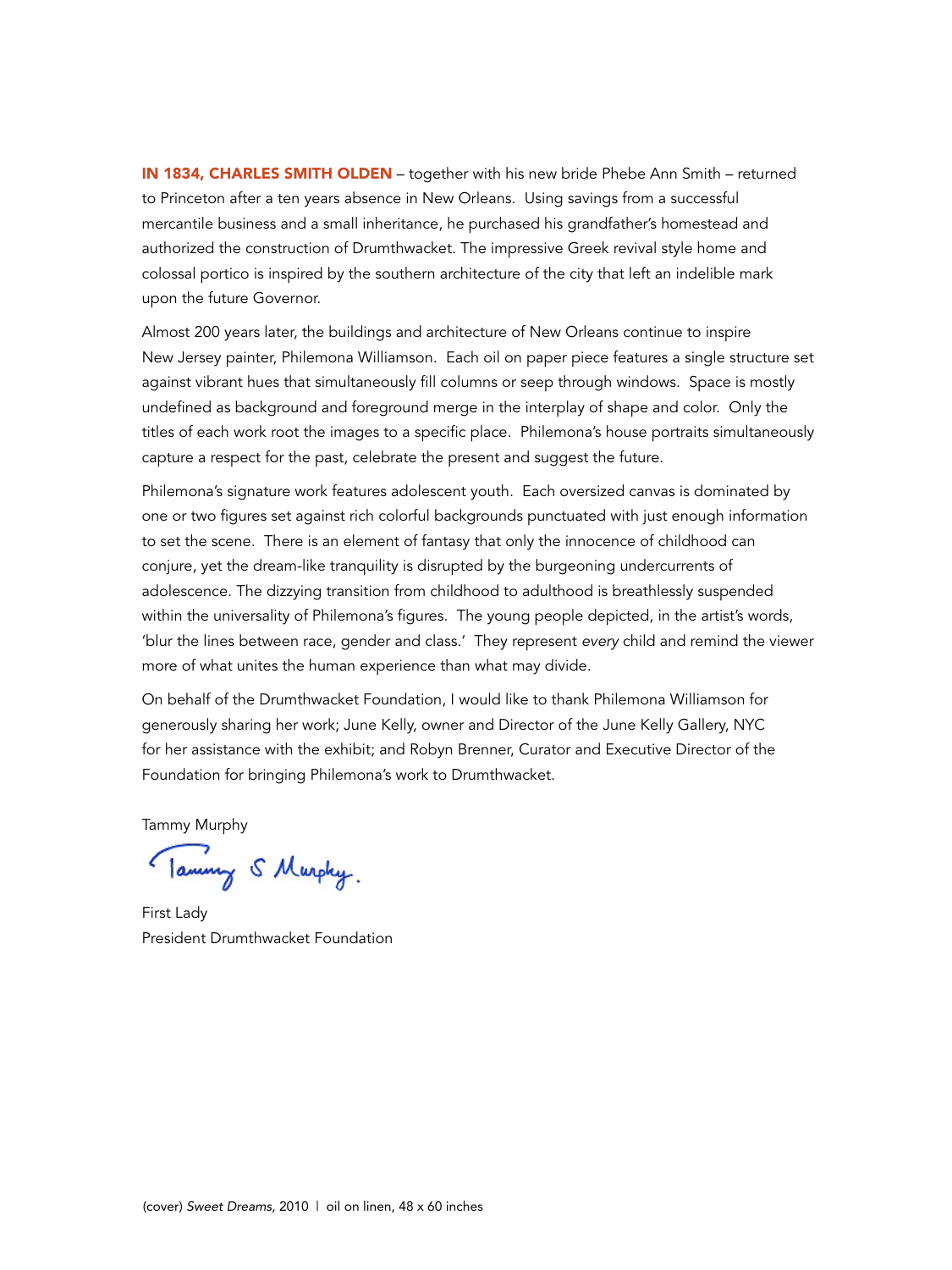

*Sunday Picnic*, 2010 | oil on linen, 48 x 60 inches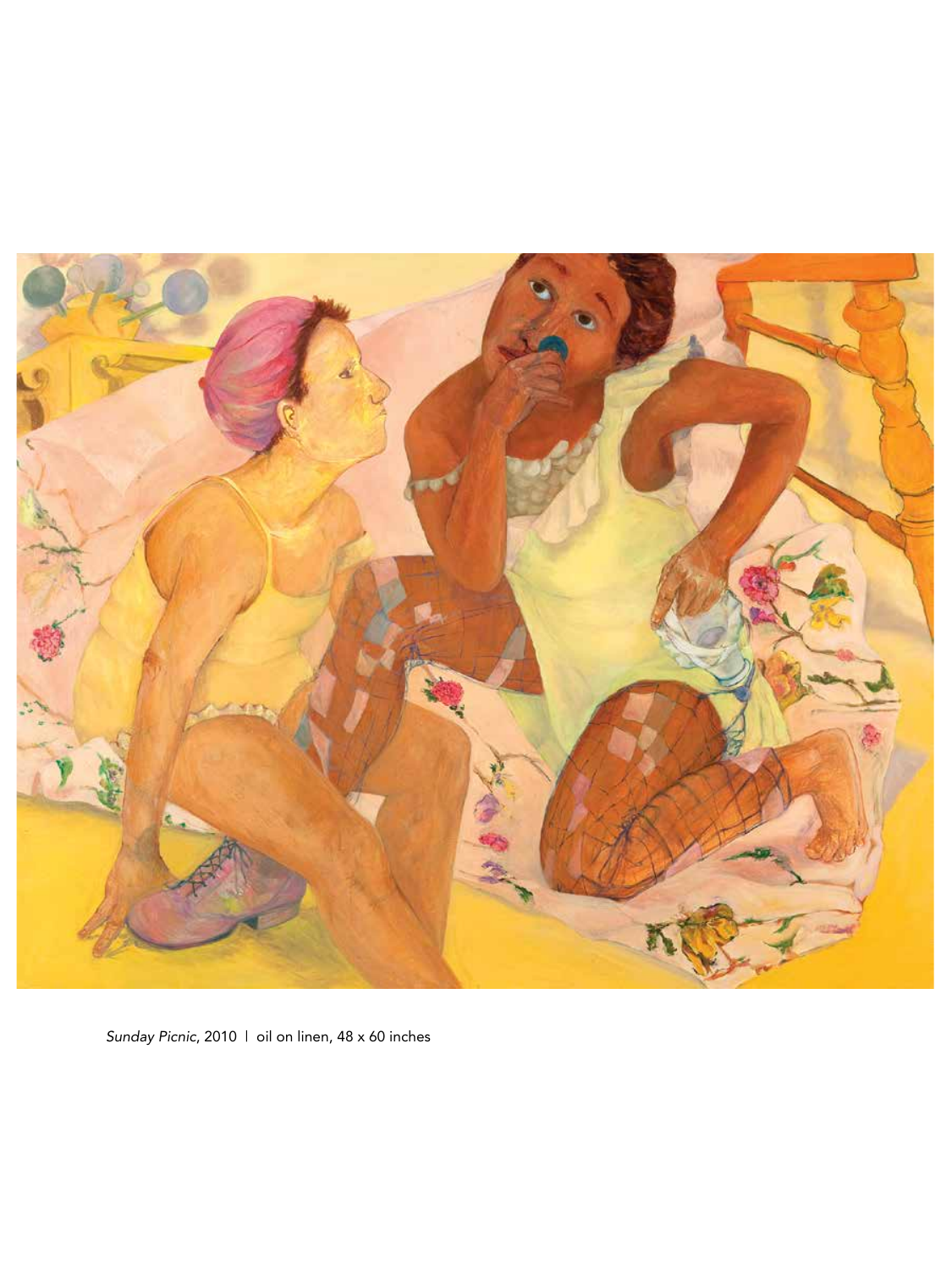

*Children on Green Leaves*, 2017 | oil on linen, 46 x 75 inches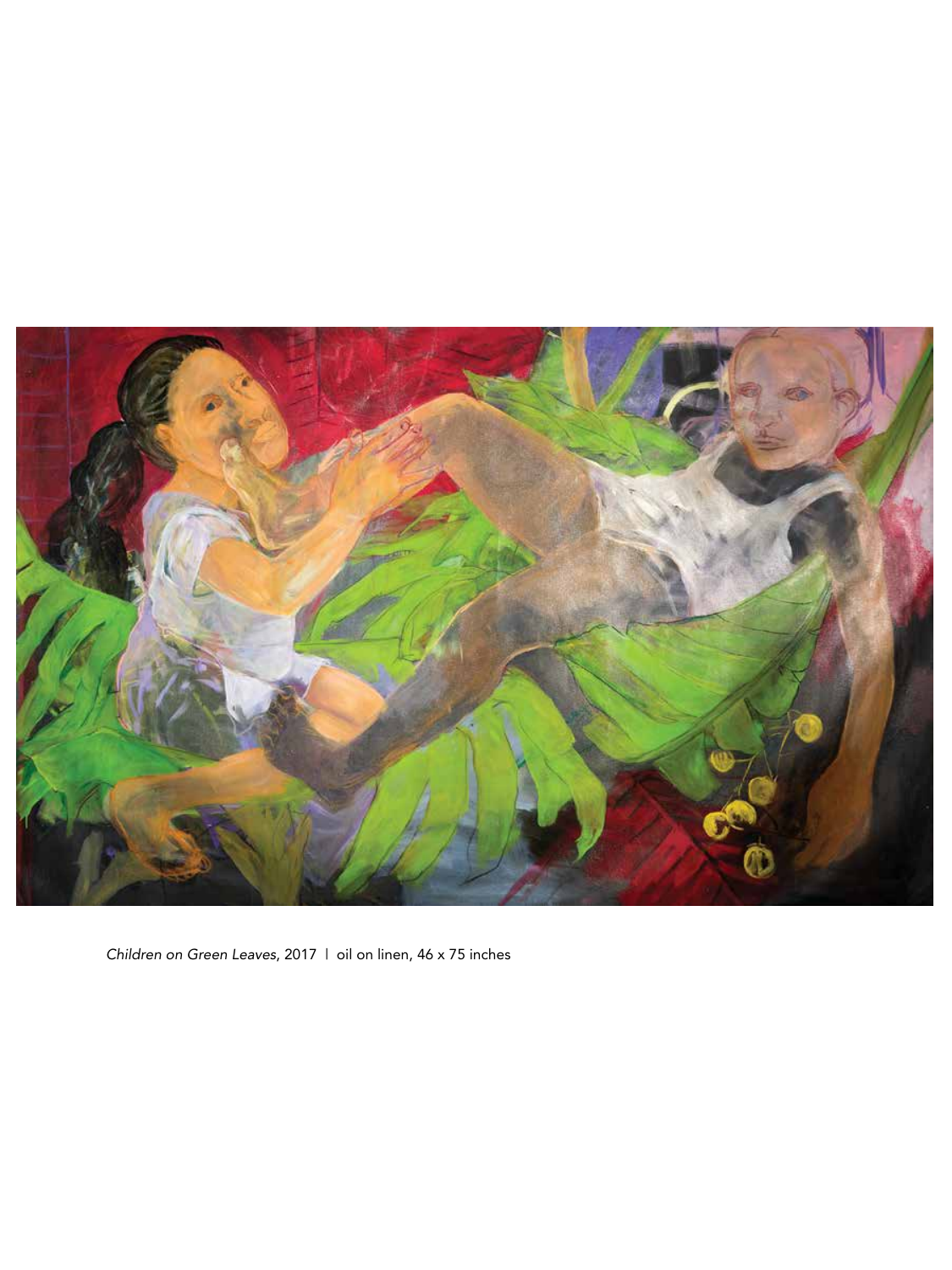

*(above) Orion Avenue* | oil on paper, 22 x 30 inches *(below) Melpomene Place* | oil on paper, 22 x 30 inches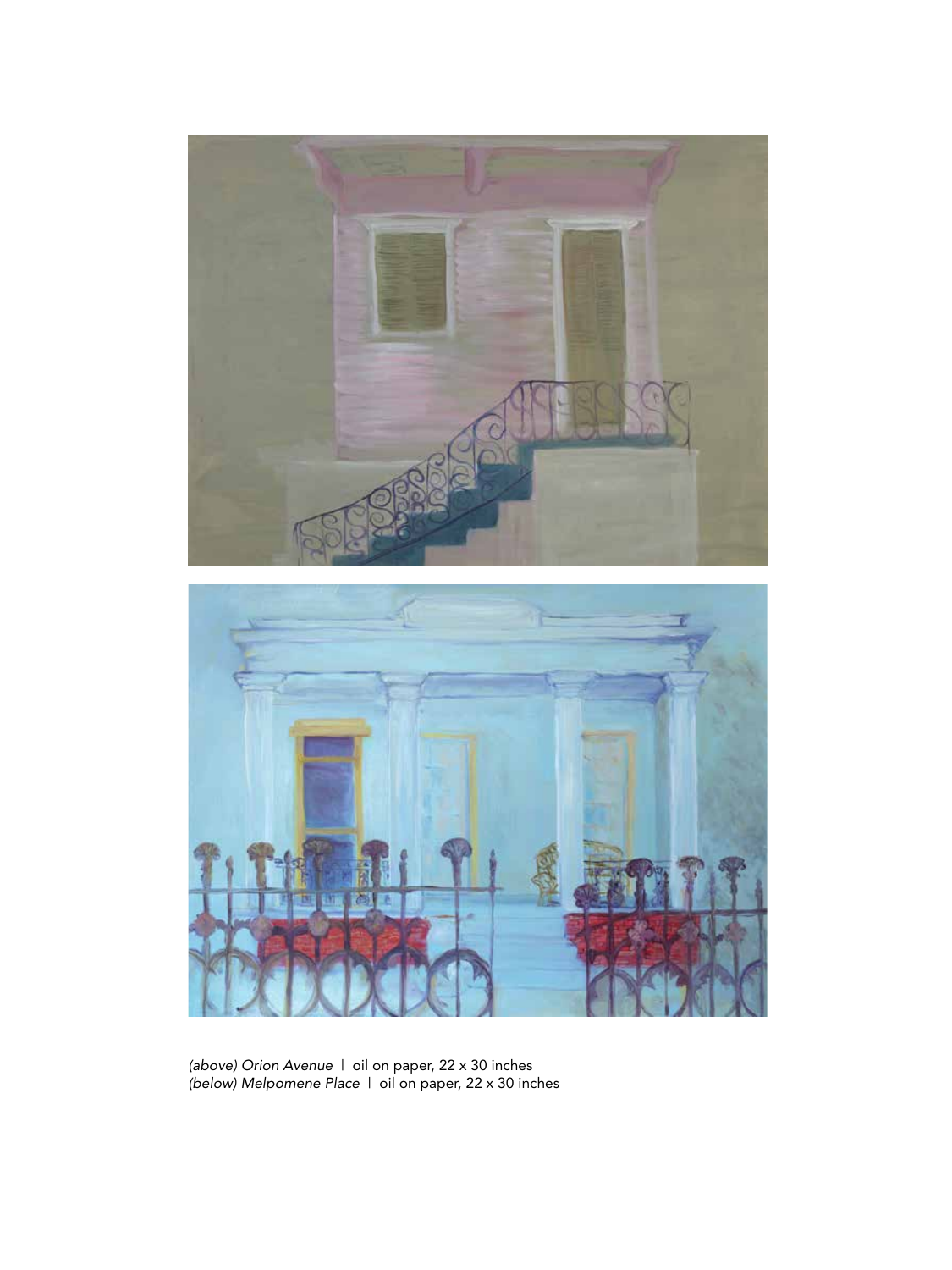

*Terpsichore Street* | oil on paper, 22 x 30 inches *Conti Street* | oil on paper, 22 x 30 inches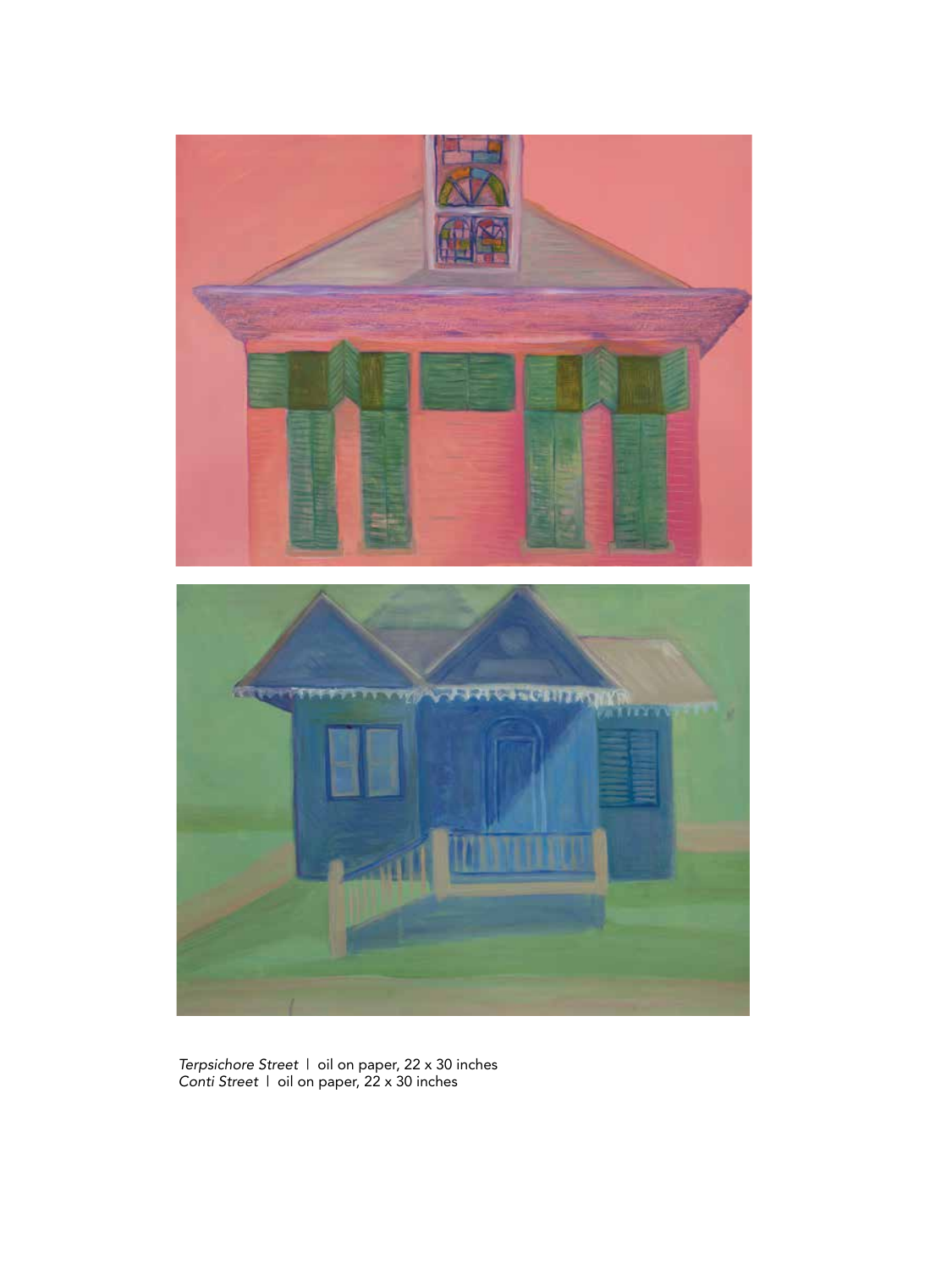

*Humanity Street* | oil on paper, 22 x 30 inches *Verbena Street* | oil on paper, 22 x 30 inches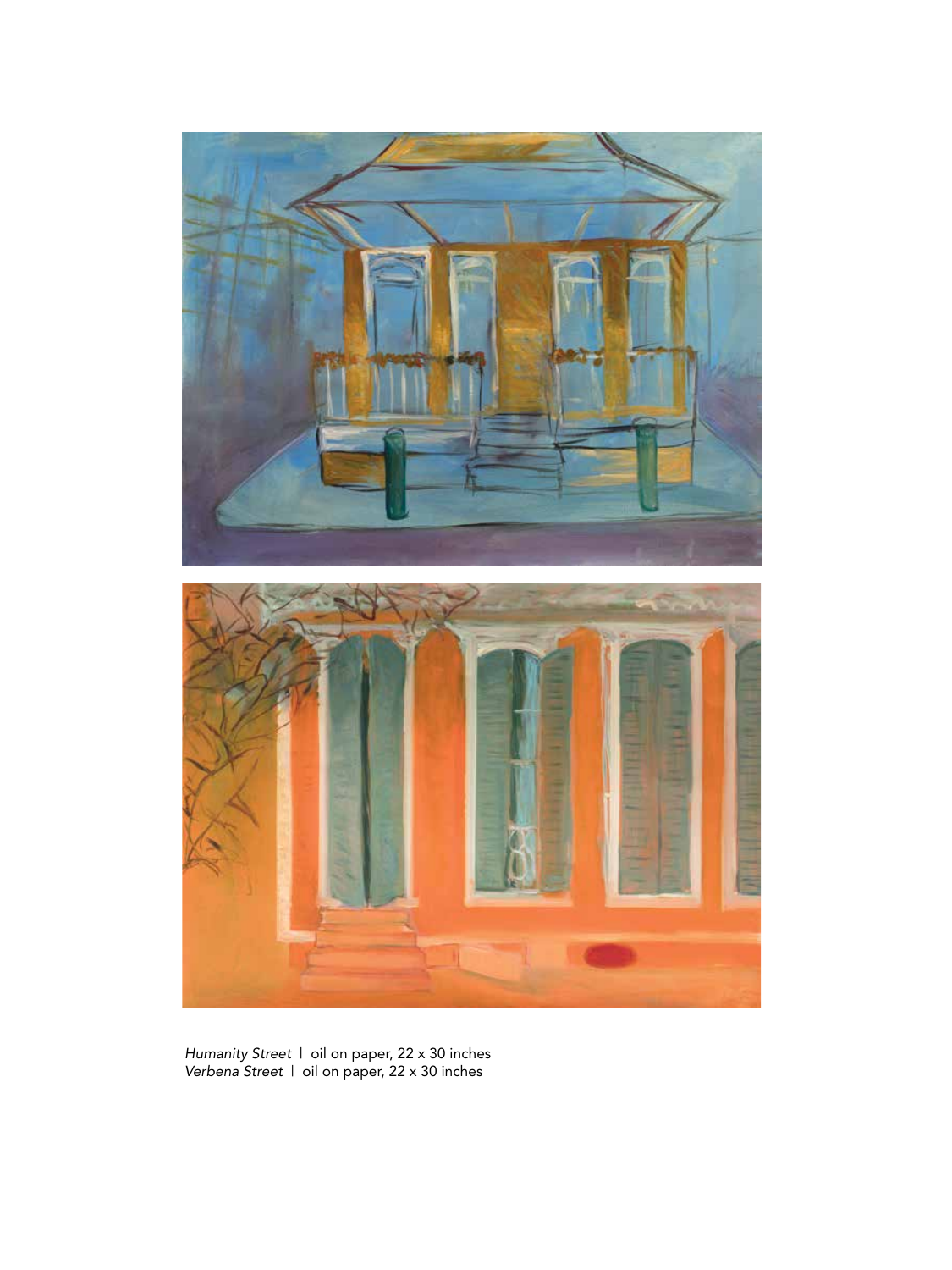

*Dryades Street* | oil on paper, 22 x 30 inches *Lowerline Street* | oil on paper, 22 x 30 inches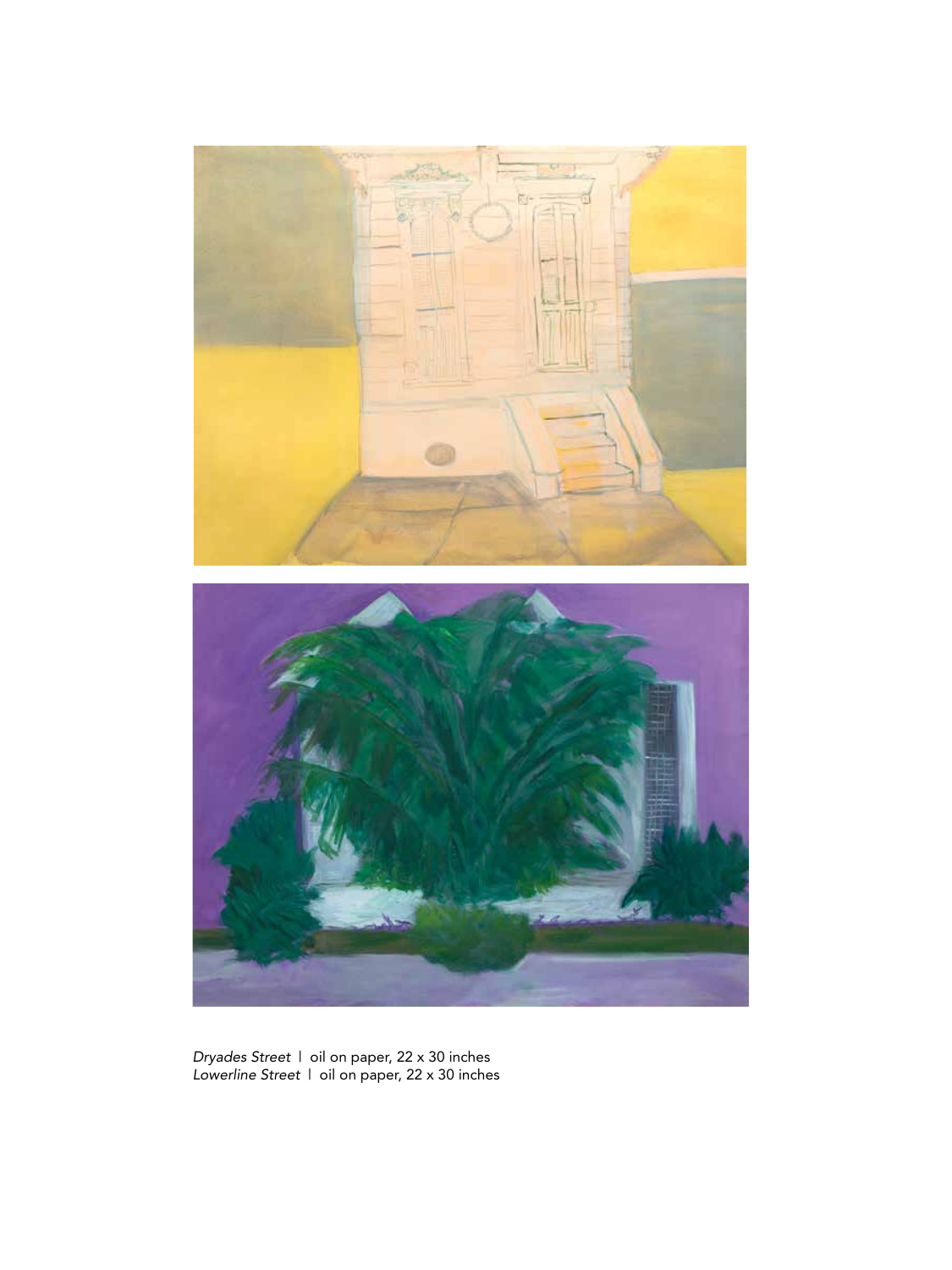



*Erato Street* | oil on paper, 22 x 30 inches *Pauger Street* | oil on paper, 22 x 30 inches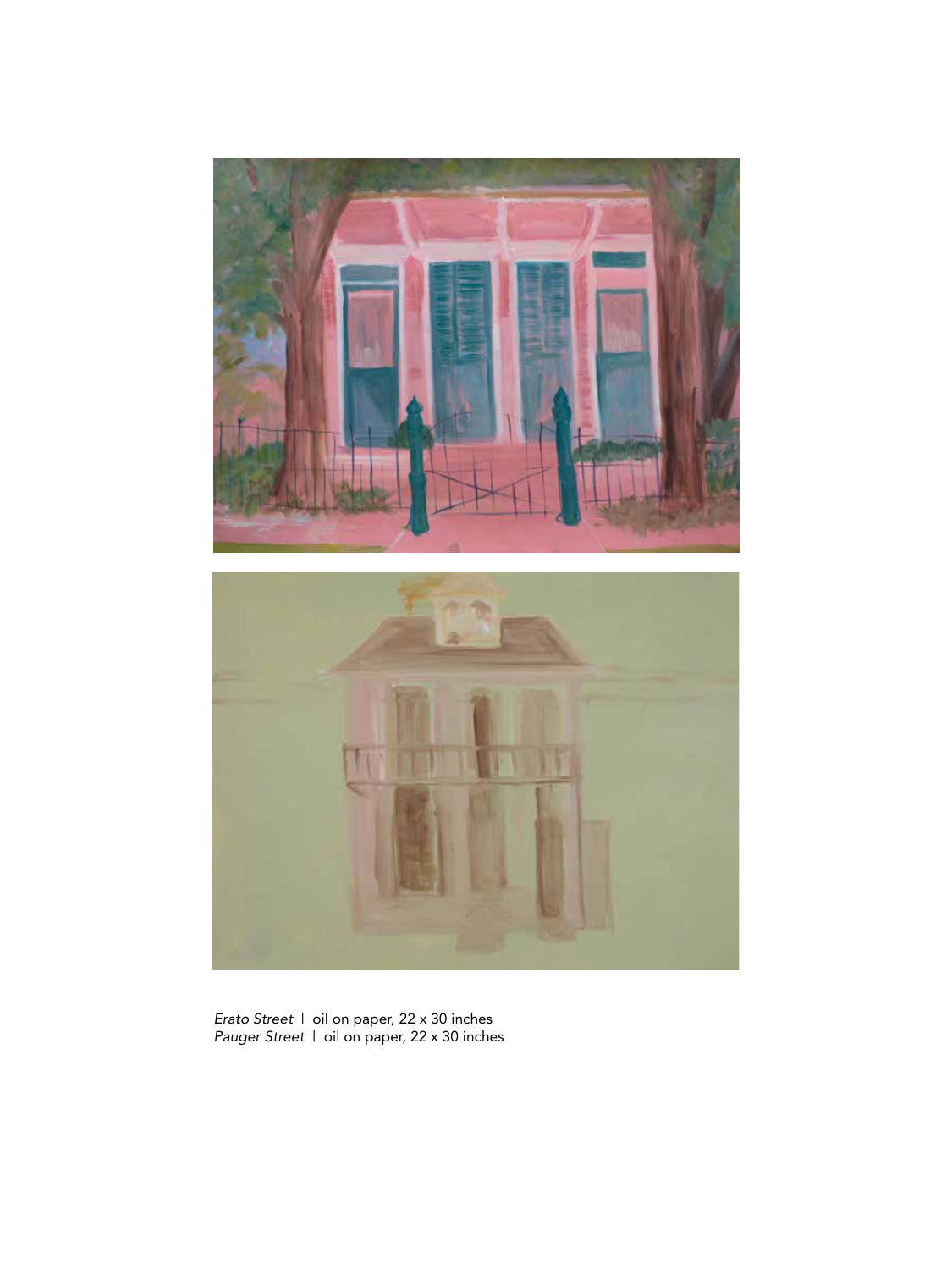

*Desire Street* | oil on paper, 22 x 30 inches *Marigny Street* | oil on paper, 22 x 30 inches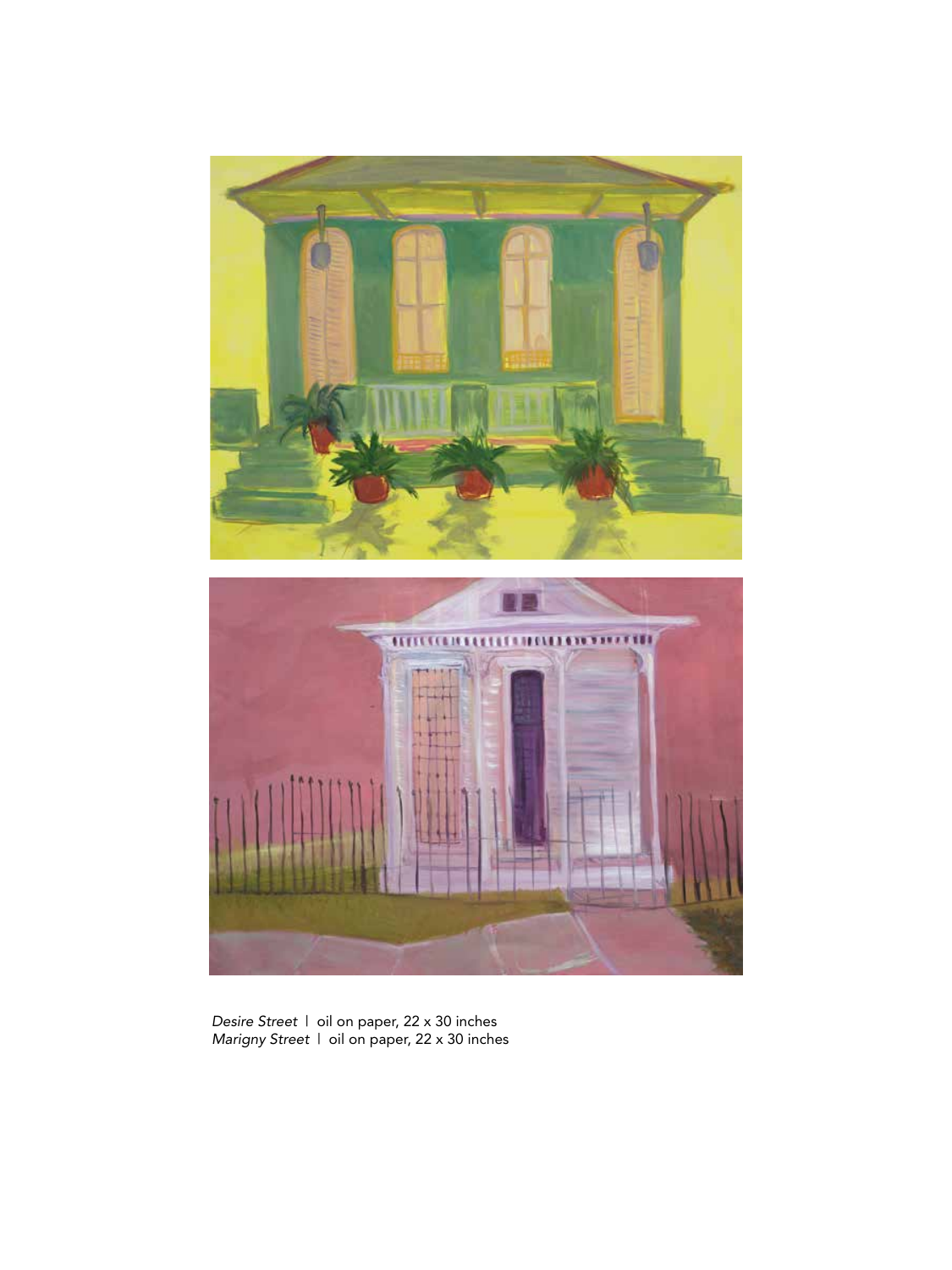

*A Contemplative Perch,* 2017 | oil on linen, 60 x 48 inches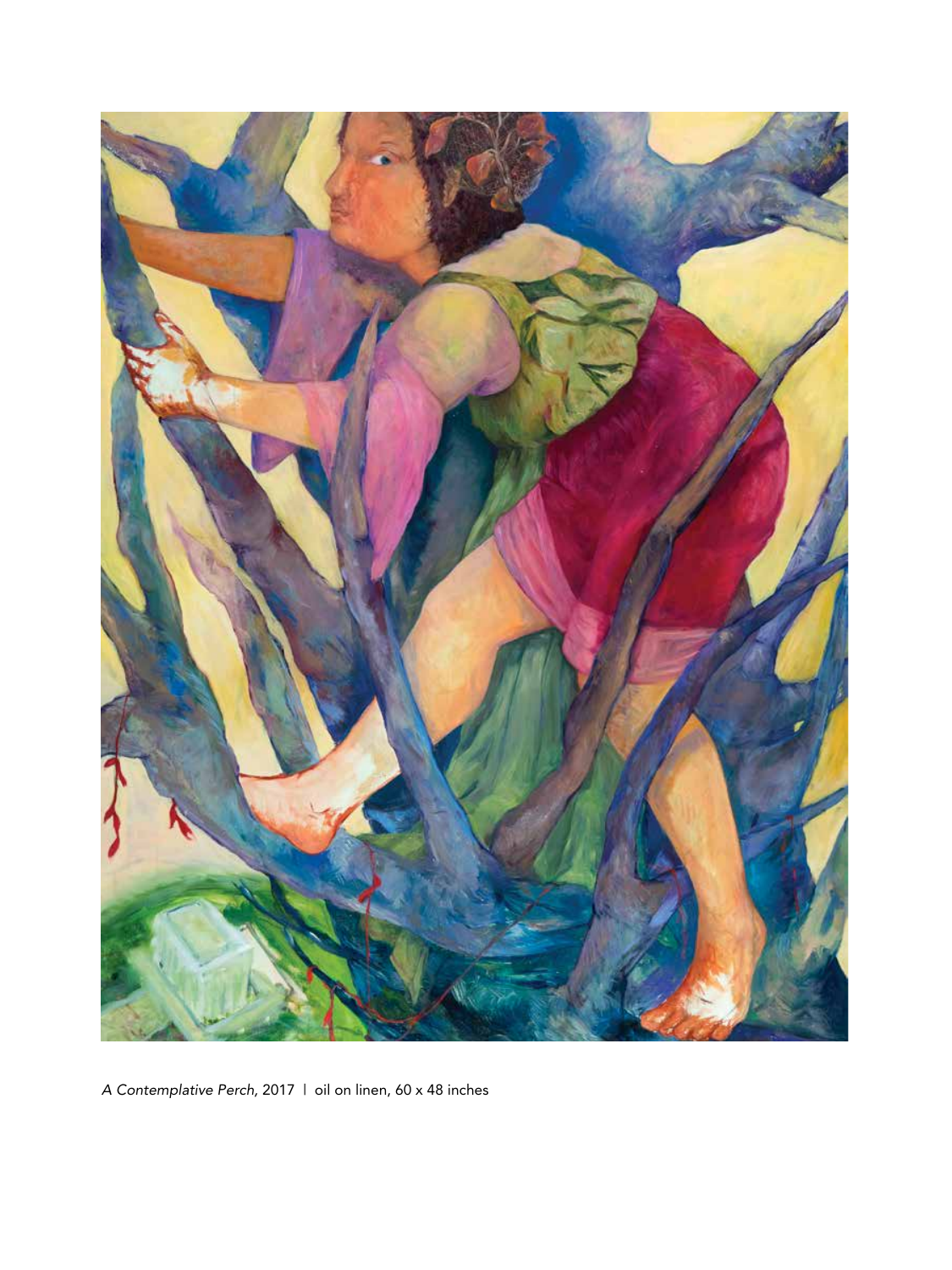

*False Tinder*, 2018 | oil on canvas, 48 x 60 inches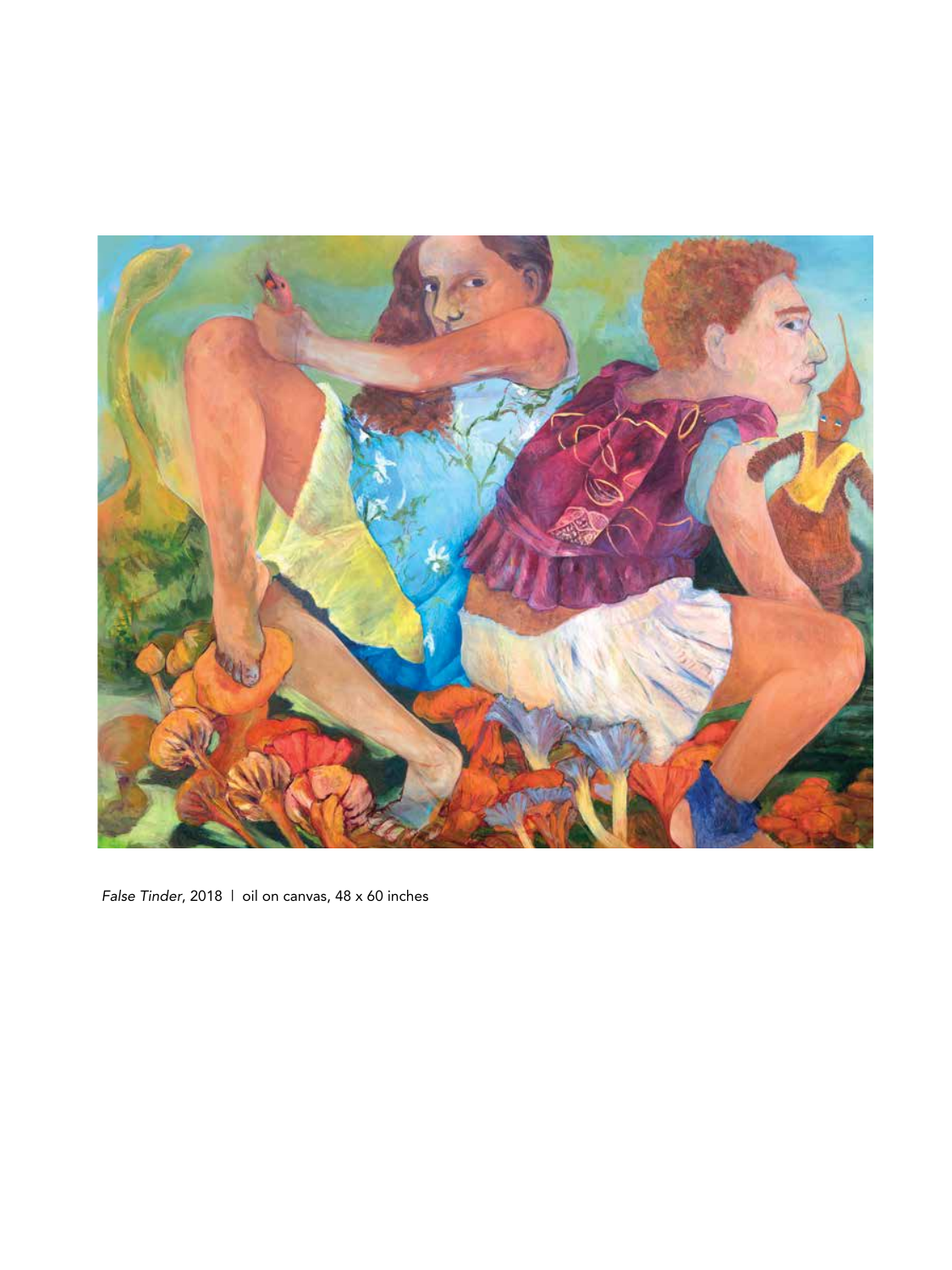

# PHILEMONA WILLIAMSON

### **EDUCATION**

- 1979 MA, New York University, New York
- 1973 BA, Bennington College, VT

### SELECTED SOLO EXHIBITIONS SINCE 2010

2017 *Philemona Williamson: Metaphorical Narratives,* retrospective, curated and essay by chief curator Gail Stavitsky, Montclair Art Museum, NJ; catalogue

*Hovering Tales,* June Kelly Gallery, New York

*The Beautiful Somewhere: The Art of Philemona Williamson,* guest curator, Arturo Lindsay, former Professor Emeritus and former Chair of the Department of Art and Art History, Spelman College, the Sonja Haynes Stone Center for Black Culture and History, University of North Carolina at Chapel Hill; brochure

- 2015 *Black & Colored: Recent Paintings,* June Kelly Gallery, New York
- 2013 *Philemona Williamson: New Works,* Delaware Center for the Contemporary Arts, Wilmington, DE
- 2012 *Philemona Williamson: New Work,* Center for the Arts, Holtzman Gallery, Towson University, Towson, MD; catalogue
- 2010 *Fractured Tales,* June Kelly Gallery, New York

### SELECTED GROUP EXHIBITIONS SINCE 2009

- 2017 *Converging Voices: Gender and Identity,* curated by Karen T. Albert, Deputy Director and Chief Curator, Hofstra University Museum, Hempstead, NY; brochure
- 2016-17 *Visions of Our 44th President,* organized by the Charles H. Wright Museum of African American History, Detroit, MI, curated by Peter Kaplan of Our World, LLC, The Black Archives Historic Lyric Theater, Miami, FL, travelling exhibition
- 2016 *Recharging the Image: Selections from the Mott-Warsh Collection,* Visual Arts Center of New Jersey, Summit, NJ
- 2014 *Aljira at 30, Dream and Reality,* New Jersey State Museum, Trenton
- 2012 *Five Decades of Collecting*, Sheldon Museum of Art, Lincoln, NE; catalogue
- 2010 *Shrew'd: The Smart & Sassy Survey of American Women Artists*, curated by Sharon Kennedy, Sheldon Museum of Art, Lincoln, NE; catalogue
	- *Children's Pleasures: American Celebrations of Childhood,* curated by Donna Barnes, Ph.D., Emily Lowe Gallery, Hofstra University Museum, Hempstead, NY; catalogue

2009-12 *A Complex Weave: Women and Identity in Contemporary Art*, organized by Rutgers-Camden Center for the Arts and co-curated by Dr. Martin Rosenberg, Rutgers University and Dr. J. Susan Isaacs, Towson University; catalogue. The exhibition will travel nationally under the auspices of the Curatorial Assistance Exhibition and Art Services; catalogue

### PUBLIC & CORPORATE COLLECTIONS

### Kalamazoo Institute of Arts, MI Mint Museum of Art, Charlotte, NC Montclair Art Museum, New Jersey Smith College Museum of Art, Northampton, MA Hampton University Museum, VA Sheldon Art Museum, University of Nebraska, Lincoln, NE Mott-Warsh Art Collection, Flint, MI Reader's Digest Art Collection, Pleasantville, NY AT&T, NJ

### GRANTS & AWARDS

| 2015    | Joan Mitchell Foundation Residency, New Orleans, LA  |
|---------|------------------------------------------------------|
| 2008    | Bau Institute, two-week residency, Otranto, Italy    |
| 1997    | Joan Mitchell Foundation Award in Painting, New York |
| 1993-94 | Ludwig Vogelstein Grant, New York                    |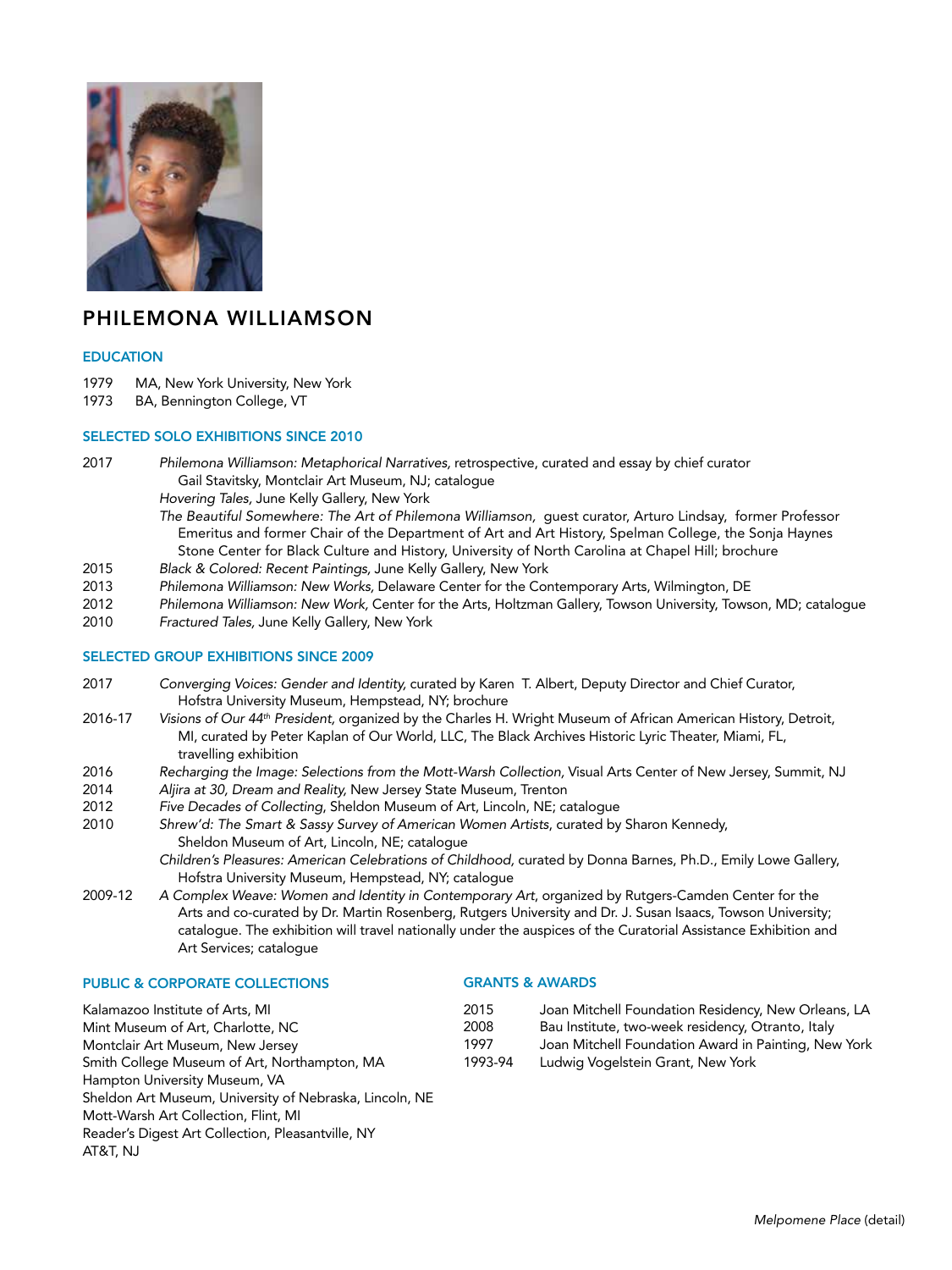